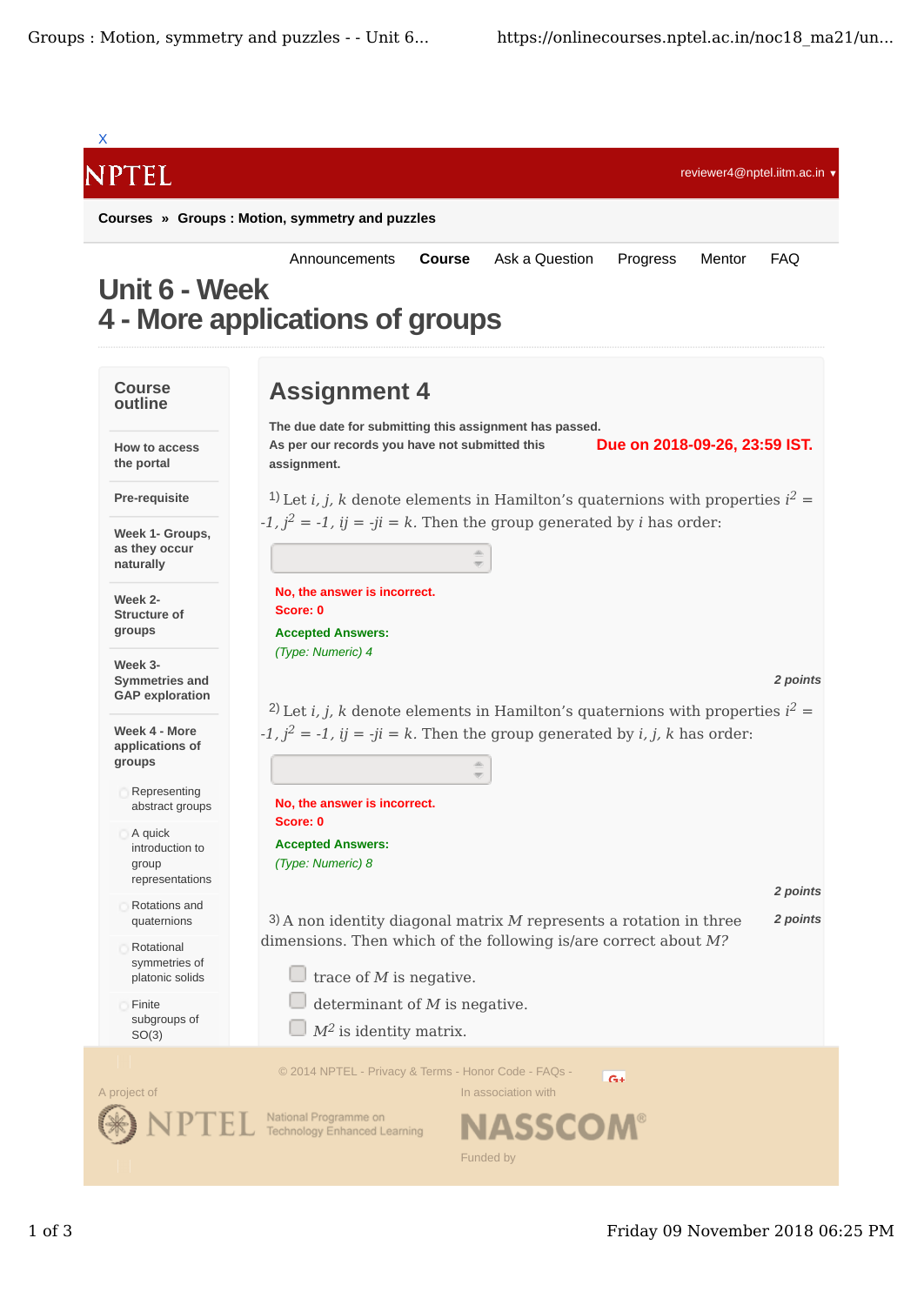Groups : Motion, symmetry and puzzles - - Unit 6... https://onlinecourses.nptel.ac.in/noc18 ma21/un...